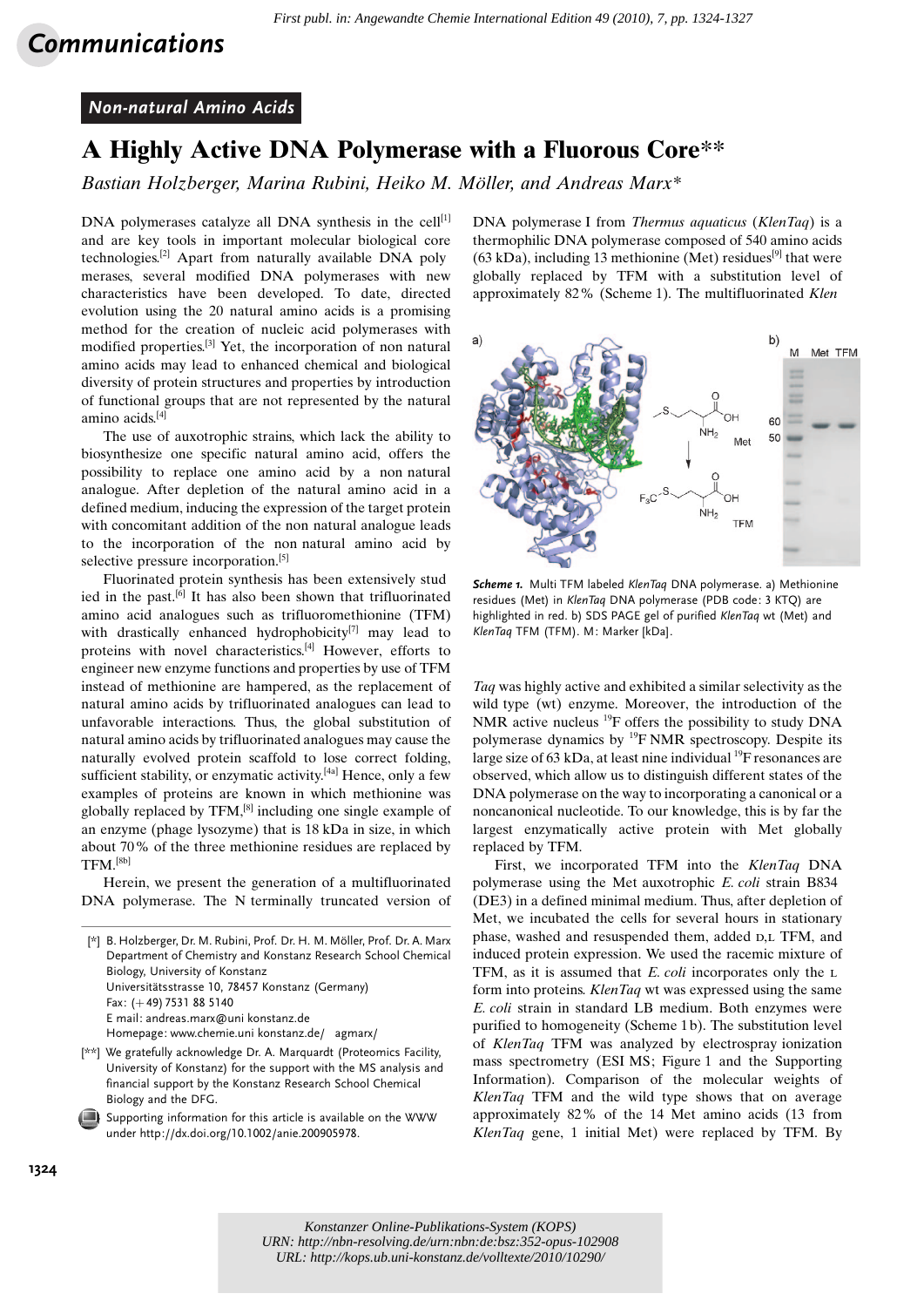

Figure 1. Deconvoluted ESI mass spectra profiles of KlenTaq wild type (62883.0 Da, calcd: 62830 Da) and KlenTaq TFM (63504.4 Da). M: molecular mass. TFM: trifluoromethionine. See also the Supporting Information.

performing a tryptic digest and analyzing the fragments with a combination of liquid chromatography (LC) and ESI MS, we were able to identify seven of the 14 Met positions (see the Supporting Information). At position M673 we detected only TFM, while at the other six positions we found the Met bearing peptide fragment as well as the TFM modified one. This result indicates that every Met is fluorinated to some extent.

Next, we investigated whether the highly modified KlenTaq TFM is still enzymatically active. We carried out primer extension reactions at temperatures between 37 and  $70^{\circ}$ C (Figure 2a). Both enzymes, *KlenTaq* TFM and wild



Figure 2. Enzymatic activity of KlenTaq TFM. a) Primer extension reactions catalyzed by KlenTaq wt and KlenTaq TFM. Partial primer template sequences employed are depicted on top. P: primer only; temperature: primer extension at 37.0, 37.8, 40.1, 43.7, 47.6, 51.5, 55.4, 59.4, 63.3, 66.9, 69.2, and 70.0°C. b) PCR amplification of a 1655 bp fragment by KlenTaq wt (Met) and KlenTaq TFM (TFM). PCR program: initial 30 s at 95 °C and 35 cycles with 20 s at 95 °C, 60 s at 65 °C, and 120 s at 72 °C. M: Marker [bp], wt: wild type.

type, were able to extend the primer strand to full length in every case (30 nucleotides (nt)). The incorporation of an additional nucleotide in a nontemplated manner led to 31 nt long products. This result has been observed before using  $3' \rightarrow$ 5' exonuclease deficient DNA polymerases.[10] By performing primer extension reactions at  $72^{\circ}$ C, we determined the specific activities of the DNA polymerases and observed that KlenTaq TFM retains more than one third of the activity of the wt enzyme (see the Supporting Information). Hence, the multifluorinated KlenTaq TFM is still a highly active DNA polymerase, even at temperatures above  $70^{\circ}$ C.

To investigate whether the high  $Met \rightarrow TFM$  substitution level affects the stability of the protein, we studied the thermostability of KlenTaq TFM in comparison to the wt. The enzymes were incubated for different periods of time at 95 °C. Subsequently, their activity was examined in primer extension reactions. We observed that KlenTaq TFM lost stability and exhibited less than 50% primer extension activity after incubation at  $95^{\circ}$ C for more than 30 min, whereas even after five hours at 95 $\degree$ C the wt showed an activity of 90 $\%$  (see the Supporting Information). Nevertheless, it turned out that KlenTaq TFM is still PCR active and is still able to amplify even rather long PCR products (Figure 2b). Furthermore, in real time PCR experiments the activity of KlenTaq TFM was similar to the wt activity (see the Supporting Information).

To quantify the selectivity of KlenTaq TFM, we deter mined the error spectra of the enzyme employing a reported PCR based assay (see the Supporting Information).<sup>[11]</sup> The error rate of  $3.2 \times 10^{-5}$  is quite similar to that found for wild type *KlenTaq*  $(8.8 \times 10^{-5})$ .<sup>[12]</sup> In summary, our studies show that the global substitution of Met by TFM had most impact on the stability of the enzyme. Although the CH<sub>3</sub> $\rightarrow$ CF<sub>3</sub> substitution definitely increases the steric bulk of Met, $[4, 7]$ and despite the fact that the Met residues are mainly located in the core of KlenTaq DNA polymerase, activity and fidelity are almost unchanged. Thus, the use of a highly stable protein enables the incorporation of trifluorinated amino acids with

> high substitution levels even in the core of an enzyme without disturbing enzymatic activity significantly.

> Several structural and functional stud ies of KlenTaq indicate that the enzyme undergoes significant conformational changes upon DNA and nucleotide bind ing.<sup>[13]</sup> The introduction of <sup>19</sup>F by TFM substitution of methionine allows the dynamics of the enzyme to be studied during substrate recognition and DNA synthesis. Thus, we investigated the enzyme by <sup>19</sup>F NMR spectroscopy. Free KlenTaq TFM without any substrates dis plays resonances grouped around the 19F chemical shift of the TFM amino acid at  $\delta$  = 41 ppm. From the expected 14 reso nances corresponding to the 14 sequence positions of TFM, at least nine distinct resonances (at  $\delta = 38.31, 39.20, 39.42,$ 39.68, 40.12, 40.52, 40.95, 41.03, and 41.39 ppm) can be distinguished

(Figure 3A). These resonances show significant differential line broadening ranging from 12 Hz of the sharpest signal at  $\delta$  = 40.95 ppm to approximately 80 Hz of the broad signals at  $\delta = 38.31$  and 41.39 ppm.

These differences are most likely caused by different relaxation times of TFM residues at different positions in the 3D structure of KlenTaq TFM. It can be expected that  $CF_3$ groups located at surface exposed, highly flexible positions exhibit much smaller line widths than residues in the hydro phobic core of the protein, owing to shorter local rotational correlation times and the lower number of protons as sources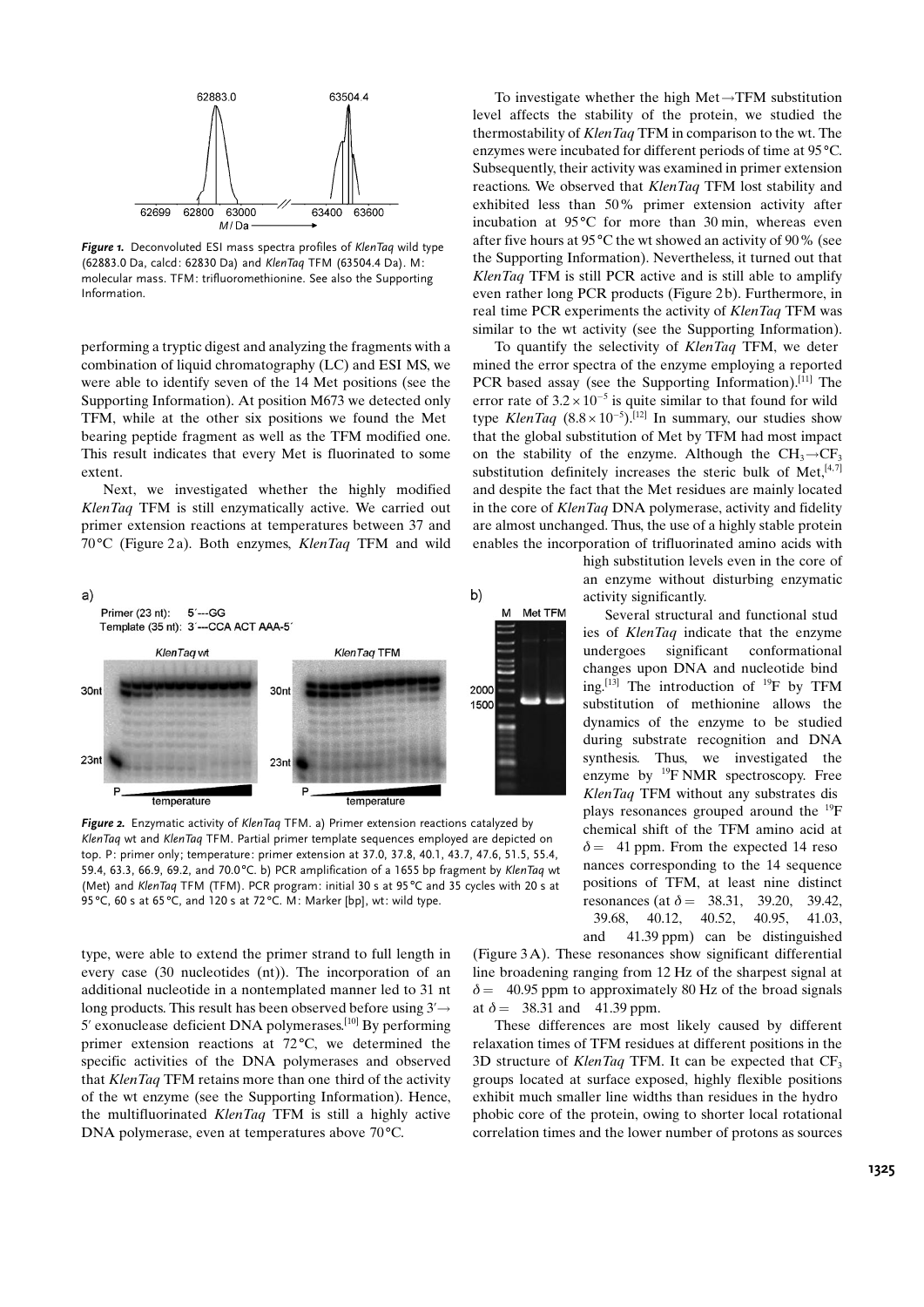## Communications



Figure 3. <sup>19</sup>F NMR spectra of KlenTaq TFM A) without nucleic acid, B) with 2 equiv DNA substrate (GG), C) with 2 equiv DNA substrate (GG) and after addition of 10 equiv ddCTP, and D) with 2 equiv of a different DNA substrate (GA) and after addition of over 100 equiv ddCTP. Enzyme concentrations for (A C) were 42  $\mu$ M and 18  $\mu$ M for (D); intensity was adjusted to (A C).

of fast dipolar relaxation. Heterogeneity caused by the incomplete substitution of Met by TFM may broaden the peaks as well. We therefore conclude that the sharp resonance at  $\delta$  = 40.95 ppm, observed in all spectra irrespective of the presence of substrates, originates from the initial TFM residue located in the presumably highly flexible N terminus. All other resonances are more or less strongly affected by adding substrates. Upon addition of a DNA primer/template com plex leading to the formation of a binary protein DNA complex, several sharp resonances (full width at half max imum less than 40 Hz) show up at new chemical shifts ( $\delta$  =

40.03, 40.37, and 41.24 ppm), and the appearance of the other, broader signals also changes, for example, around  $\delta$  = 38.31 or 39.40 ppm (Figure 3 B). Subsequent addition of 2',3' dideoxycytidine 5' triphosphate (ddCTP) should lead to phosphodiester formation with one ddCTP and formation of the ternary complex with a second ddCTP bound in the active site.<sup>[13]</sup> Indeed, the spectrum of the ternary complex (Fig. ure  $3C$ ) is markedly different from those of both the free DNA polymerase and the binary complex, now with relatively sharp signals at  $\delta = 40.02$ , 40.23, and 41.30 ppm. Again, the broader resonances also change their appearance, for example, around  $\delta = 38.69$  or 39.59 ppm. Taken together, this evidence is indicative of another conformational change of KlenTaq TFM upon interaction with ddCTP.

Performing the same experiments with a DNA template that contains adenine (A) instead of guanine (G) at the appropriate site in the template leads to the formation of a mismatched C A pair upon addition of ddCTP. We found that the 19F NMR spectrum differs from the match case. Almost all  $CF<sub>3</sub>$  resonances of the mismatch complex (Figure 3D) suffer from severe line broadening. Apart from the signal at  $\delta =$ 

40.95 ppm that we attribute to the N terminal TFM residue (see above), there are no resonances with sharp lines. Instead, a rather broad signal hump is present around  $\delta = 40.2$  ppm. This finding suggests major changes of protein dynamics or the presence of structural heterogeneity in the mismatch case at the relatively high concen tration of ddCTP used herein to ensure saturation of the nucleoside triphosphate binding site. These structural changes might contribute to the selectivity of KlenTaq TFM by reducing the efficiency of noncanonical nucleotide incorporation. Thus, using  $19$ F NMR spectroscopy we were able to clearly distinguish four different states of the DNA polymerase on the way to nucleotide incorpo ration.

In summary, we report the generation of a multifluorinated DNA polymerase that exhib its nearly the same enzymatic activity and fidelity as the parental enzyme. Owing to the high  $Met \rightarrow TFM$  substitution level and the high signal intensity of the  $CF_3$  resonance even when incorporated into this comparatively large protein, the KlenTaq TFM serves as an optimal 19F NMR probe to elucidate altera tions of conformation and dynamics during enzyme catalysis. These findings open up new

opportunities for further investigations, such as the directed evolution of DNA polymerases with new characteristics for future applications owing to the expanded amino acid repertoire<sup>[3,14]</sup> or comparative studies of DNA polymerase dynamics by  $^{19}$ F NMR spectroscopy, to gain further insights into DNA synthesis fidelity and substrate spectra.

Keywords: DNA polymerases · NMR spectroscopy · non natural amino acids · protein engineering · trifluoromethionine

- [1] A. Kornberg, T. A. Baker, *DNA Replication*, 2nd ed., Freeman, New York, 1991.
- [2] J. Sambrook, D. W. Russell, Molecular Cloning: A Laboratory Manual, Cold Spring Harbor Laboratory Press, Cold Spring Harbor, 2001.
- [3] a) D. Loakes, P. Holliger, [Chem. Commun.](http://dx.doi.org/10.1039/b903307f) 2009, 4619 4631; b) A. A. Henry, F. E. Romesberg, [Curr. Opin. Biotechnol.](http://dx.doi.org/10.1016/j.copbio.2005.06.008) 2005, 16[, 370 377](http://dx.doi.org/10.1016/j.copbio.2005.06.008); c) S. Brakmann, [Cell. Mol. Life Sci.](http://dx.doi.org/10.1007/s00018-005-5165-5) 2005, 62, 2634 [2646.](http://dx.doi.org/10.1007/s00018-005-5165-5)
- [4] a) N. Budisa, Engineering the Genetic Code, Wiley VCH, Weinheim, 2006; b) Y. Ryu, P. G. Schultz, [Nat. Methods](http://dx.doi.org/10.1038/nmeth864) 2006, 3[, 263 265](http://dx.doi.org/10.1038/nmeth864); c) L. Wang, P. G. Schultz, [Angew. Chem.](http://dx.doi.org/10.1002/ange.200460627) 2005, 117, [34 68](http://dx.doi.org/10.1002/ange.200460627); [Angew. Chem. Int. Ed.](http://dx.doi.org/10.1002/anie.200460627) 2005, 44, 34 66; d) A. J. Link, M. L. Mock, D. A. Tirrell, [Curr. Opin. Biotechnol.](http://dx.doi.org/10.1016/j.copbio.2003.10.011) 2003, 14, 603 [609.](http://dx.doi.org/10.1016/j.copbio.2003.10.011)
- [5] C. Minks, S. Alefelder, L. Moroder, R. Huber, N. Budisa, Tetrahedron 2000, 56[, 9431 9442](http://dx.doi.org/10.1016/S0040-4020(00)00827-9).
- [6] See, for example: a) J. C. Jackson, J. T. Hammill, R. A. Mehl, [J.](http://dx.doi.org/10.1021/ja064661t) [Am. Chem. Soc.](http://dx.doi.org/10.1021/ja064661t) 2007, 129, 1160 1166; b) J. T. Wong, [Proc. Natl.](http://dx.doi.org/10.1073/pnas.80.20.6303) [Acad. Sci. USA](http://dx.doi.org/10.1073/pnas.80.20.6303) 1983, 80, 6303 6306; c) E. A. Pratt, C. Ho, Biochemistry 1975, 14[, 3035 3040](http://dx.doi.org/10.1021/bi00684a037); d) O. M. Rennert, H. S. Anker, [Biochemistry](http://dx.doi.org/10.1021/bi00903a013) 1963, 2, 471 476.
- [7] E. N. G. Marsh, Chem. Biol. 2000, 7, R153 R157.